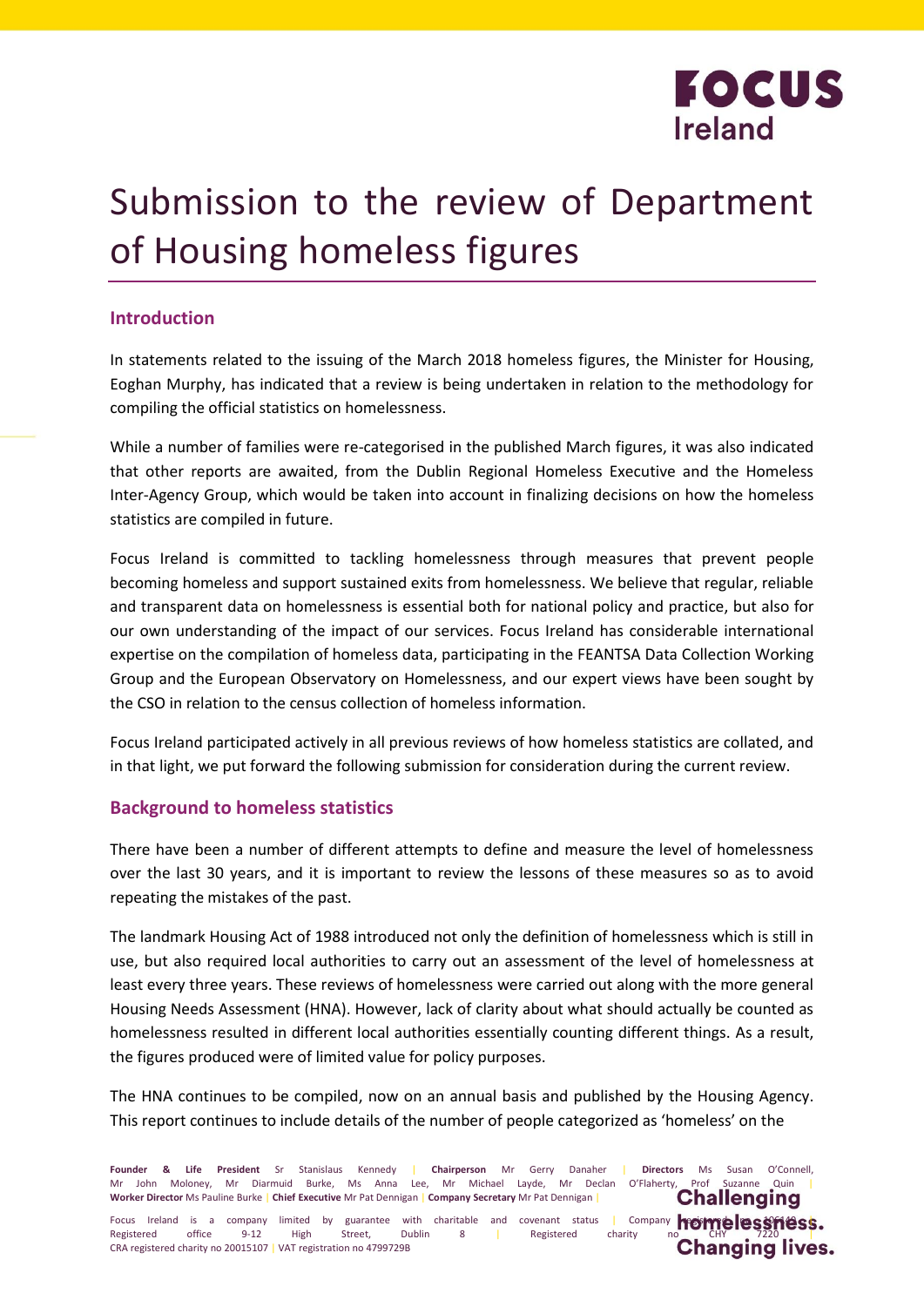

local authority housing waiting lists. The methodological problems with this approach are still evident, however, and the most recent report contains three different figures for homelessness, despite the fact that all three come from the same sources and are intended to measure the same thing.

In 1999, as the preparations were underway for the first National Homelessness Strategy, a new approach was taken to measuring homelessness. Called 'Counted in', this approach involved a detailed survey of all homeless facilities over a given period. The count was to take place every three years, but more regular counts were regularly proposed. The first counts were undertaken by the ESRI while later counts were undertaken by the Homeless Agency (the forerunner of the DRHE), with the active involvement of service providers. Particularly in the later 'counted in' surveys, extensive efforts were made to reconcile the survey data with the housing list data from the HNA.

'Counted in' produced detailed information on the characteristics and needs of people who were homeless but had a number of limitations, in particular the three year gap meant it was not effective at assessing the impact of new policy measures or changing circumstances. In the early stages 'Counted in' was only undertaken in Dublin. These limitations were difficult to address because the methodology was considered expensive and time-consuming. The last 'Counted in' survey was in 2008, and in 2011 the DRHE decided to discontinue the survey, citing the excessive costs involved as the primary reason.

There was no reliable measure of homelessness between 2008 and 2014, a period which it turns out would have been crucial in putting in place timely responses to our current homeless crisis.

During this period the homeless organisations, including Focus Ireland, strongly argued for some form of regular and reliable assessment of homelessness. In 2013 the then Department of Environment responded to these calls by establishing a sub-committee of the National Consultative Committee on Homelessness to make recommendations on how this should be done.

This sub-committee included not only Departmental and DRHE staff but also nominees from the local authorities and from the voluntary sector. It was chaired by Prof. Eoin O'Sullivan.

The sub-committee considered the ETHOS framework for understanding homelessness. This approach recognizes that a number of concerns interact to shape our understanding of homelessness – the need for physical shelter, the need for legal security and the need for private social space.<sup>1</sup> The absence of all three domains is the most extreme form of homelessness – rough-sleeping. But the absence of any of these features can result in some form of homelessness. While this framework is extremely important in understanding homelessness it does not readily provide a practical system for regularly measuring how many people are homeless.

 $\overline{a}$ 

<sup>1</sup> Busch-Geertsema, V., 2010. Defining and measuring homelessness. *Homelessness Research in Europe: Festschrift for Bill Edgar and Joe Doherty*, pp.19-39. https://www.researchgate.net/profile/Volker\_Busch-Geertsema/publication/268055088\_Defining\_and\_Measuring\_Homelessness/links/5469bc230cf20dedafd0f0c0 /Defining-and-Measuring-Homelessness.pdf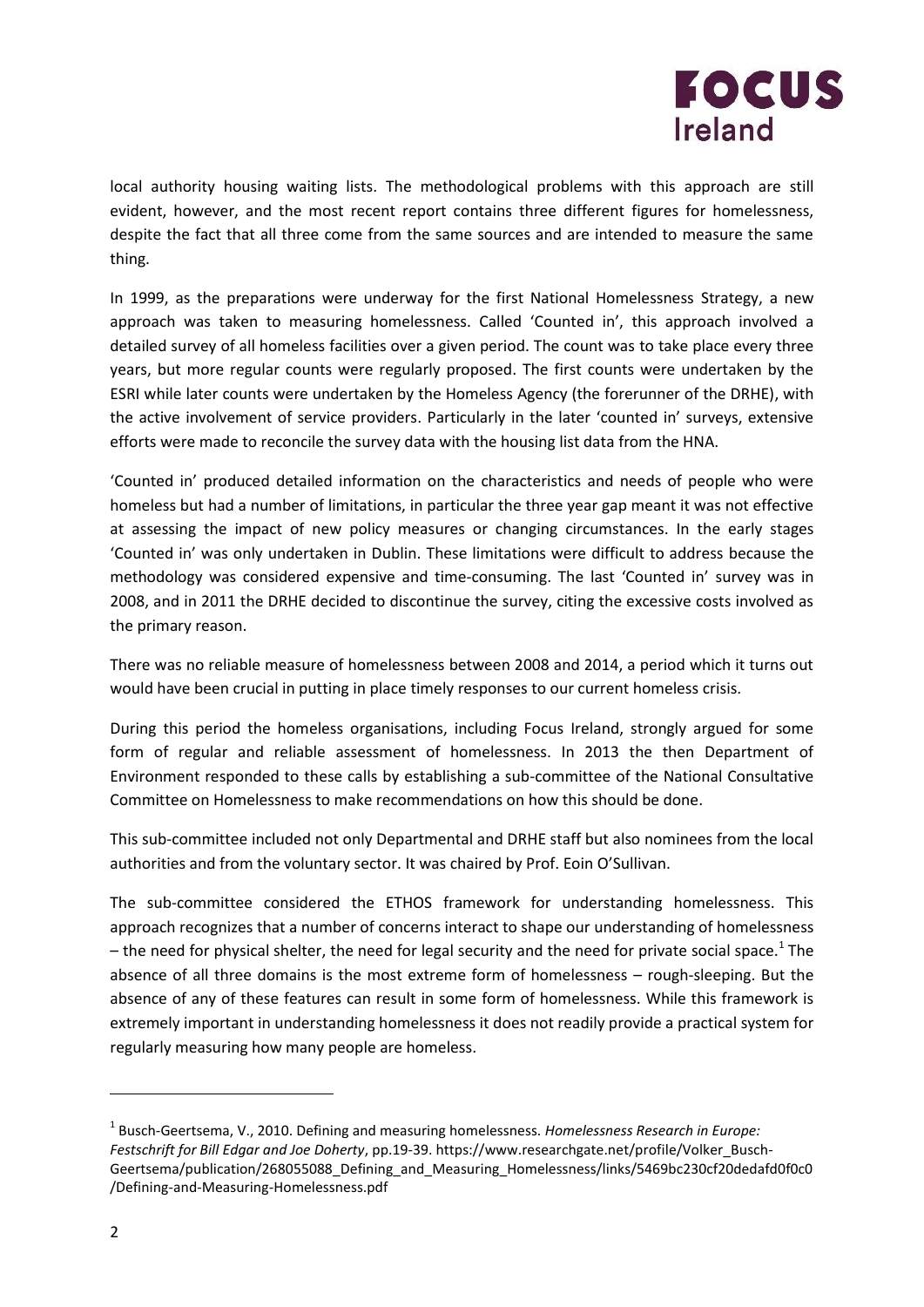

The sub-committee unanimously agrees that, for a range of conceptual and practical reasons, there is no single measurement of 'homelessness'. Any measure which is adopted could be critiqued for excluding certain groups or experiences or for including others. For many people experiences of homelessness are fluid, and in reality, large numbers of people move through different forms of precarious housing in ways which are extremely hard to measure. The committee came to the collective view that it is important to select a measure which is 'broadly accurate', and to ensure that data collection was not excessively demanding on resources and did not create protracted and time-consuming debates about particular circumstances on the margins of the measurement.

For these reasons it was agreed to recommend that the measure be based on the administrative data collected on PASS. The definition of what was to be measured was 'people residing in emergency accommodation paid for by Section 10 funding.' The definition of 'emergency accommodation' is normally fairly self-explanatory, but where there is doubt was understood to mean accommodation where no tenancy agreement is in place.

In addition to its practical benefits, this approach has the benefit of linking the 'homeless statistics' with the legally defined practice of local authorities. For a household to be provided with accommodation using Section 10 funding they must have been assessed as actually being homeless under Section 2 of the same act. The agreed measure is therefore particularly useful to the Department of Housing and local authorities as it measures exactly the form of homelessness which drives departmental expenditure.

It was recognized that there are number of homeless facilities which would be excluded from these figures, notably non-Section 10 funded homeless accommodation run by voluntary organisations (e.g. entirely donor funded facilities) and facilities funded by other Departments (e.g. domestic violence shelters). It was agreed to explore the extent of these issues.

A detailed survey was undertaken of homeless facilities not funded by Section 10. The results of this survey indicated that while a number of individuals were accommodated in privately funded homeless shelters, the number did not materially change the picture of the extent of homelessness. It was agreed that, while this fact needed to be taken into account in policy interventions, the survey did not need to be repeated on an on-going basis, nor did these individuals need to be included in the reported figure.

The Department of Environment raised the issue of the numbers in Domestic Violence shelters with the Department of Children and Youth Affairs and various administrative issues came to light. We understand these continue to be pursued by the DCYA and Tusla. Again, while it was agreed that the inclusion of households in such shelters would be in line with the Ethos typology and would result in a more accurate picture of homelessness, they would not materially impact on the reliability of the picture available from the PASS data.

The group recommended that the figures be published on a quarterly basis. The Department of Environment and DRHE decided that it was not overly onerous to produce the figures on a monthly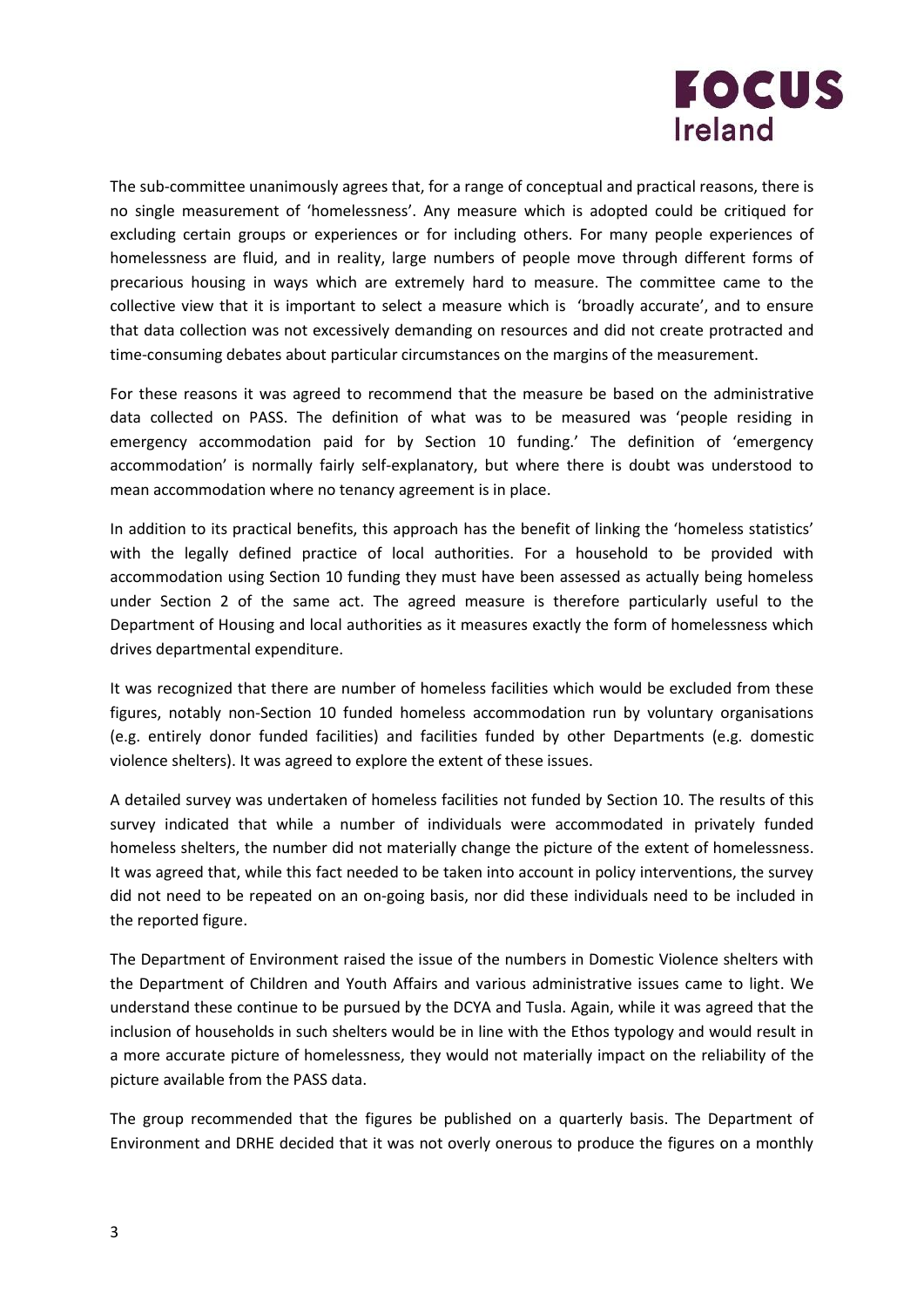

basis and that this would provide a more meaningful picture, and decided to publish on a monthly basis from July 2014.

Despite the pressure of rising homelessness since 2014, and the tensions that this inevitably creates, the reliability of this data series has been remarkably widely accepted by all stakeholders, and has been crucial in framing the responses in Rebuilding Ireland and elsewhere.

Focus Ireland has proposed that the collection and publication of this data could usefully be transferred to the CSO, in much the same way at the CSO collates and publishes other Departmental administrative data, such as the Live Register. However, this proposal specifically relates to the publication of the existing data as derived from PASS. We do not support proposals, such as those recently raised by the Taoiseach, that the CSO should be asked to look at alternative means of measuring homelessness or that the present series should be discontinued while the CSO reviews such proposals.

## **The March 2017 changes**

The statement accompanying the March 2017 figures<sup>2</sup> included a notice that 'a categorization error' had been identified. It went on to state that:

"A number of local authorities have erroneously categorised individuals and families living in local authority owned or leased housing stock, including in some instances people renting in the private sector but in receipt of social housing supports, as being in emergency accommodation. To date at least 600 individuals have been identified as having been categorised as homeless and in emergency accommodation when they are not."

Regrettably, the published report on the Departmental website for March 2017 does not include any reference to any changes of categorization and no effort has been made to revise the figures for earlier months so they are comparable with the latest data, and a revised picture of trends can be determined.

The absence of a published detailed statement setting out the specific 're-categorisations' involved and an explanation of the reasons behind each decision makes it difficult to come to an independent assessment of the validity of the changes. Speaking at the Oireachtas Committee on Housing, the Minister has asked that people withhold judgement on these changes until the reports on which the decisions were taken are completed and published. It seems fair to say that it would have similarly been helpful if the Department has delayed making changes until the reports were completed and available. The process has been, in itself, unnecessarily damaging to the credibility of the statistical series; even if the changes are shown to be fully justified when the reports are published, it would

 $\overline{\phantom{a}}$ 

<sup>&</sup>lt;sup>2</sup> "Minister Murphy's Statement on March Homeless Figures" 30.04.18

<http://www.housing.gov.ie/housing/homelessness/minister-murphys-statement-march-homeless-figures>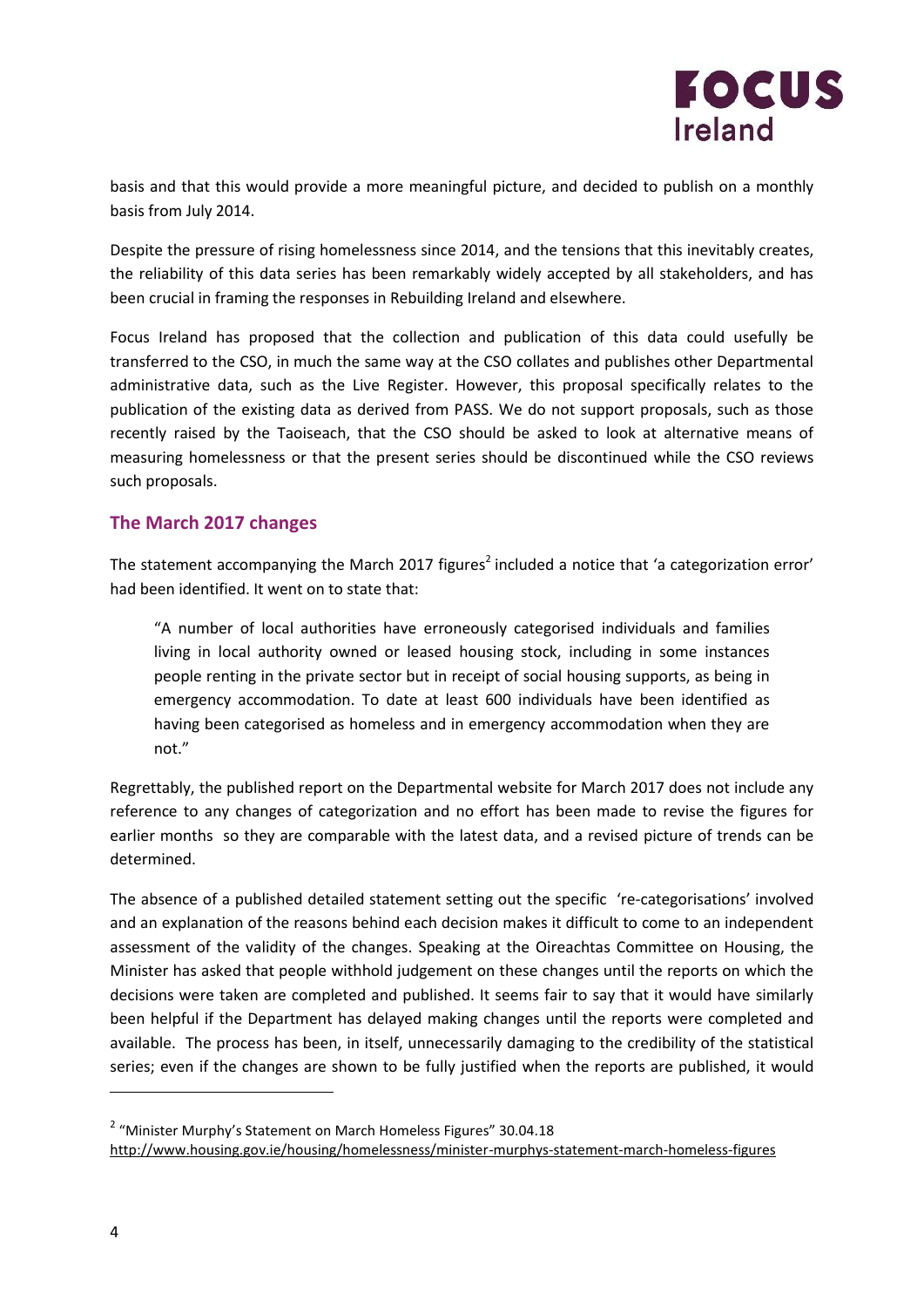

have been preferable to have completed the full review process, explained the changes in detail, and also rebased the full statistical series.

However, piecing to together available evidence from Oireachtas debates and media coverage, it would appear that the 're-categorised' families fall into two groups:

- A relatively small number of families living in accommodation primarily funded by the Housing Assistance Payment, but where Section 10 funding was used to supplement the rent level required by the landlord. Section 10 funding was used in this case because the Department of Housing regulations in relation to HAP only allowed the local authority to exceed the HAP maximum rent guideline by 20%.
- In the large majority of cases, the households removed were living in accommodation which, although it was fully funded by Section 10 funding was 'self-contained' and to which the family has independent access ('had their own key').

The first case appears to be a form of financing of accommodation which was not considered by the NCCH Sub-Committee. The committee envisaged that any emergency accommodation would be fully paid for under Section 10. On the evidence available to us, it appears reasonable to say that where Section 10 funding is providing only a small portion of the overall cost of the accommodation, the households might reasonably not be included in homeless statistics under the existing definition, and that this is a correction within the definition used since 2014 $^3$ .

The second, and much larger, set of cases is quite different. There seems to be no doubt that these households fall completely within the category used to compile the homeless data since 2014 – they have been assessed as homeless by their local authority and they are being provided with accommodation using a 'license' or 'transitional housing' agreement rather than a legal tenancy. What appears to have triggered the re-categorisation in these cases appears to be the physical nature of the properties used as emergency accommodation. In these cases the local authorities have used Section 10 funding not to rent a hotel room or a 'Family Hub' but an actual housing unit which might otherwise be used as an actual home.

The Minister told the Dáil:

*"I am satisfied that individuals and families who are being accommodated in publicly funded houses or apartments, whether it be social housing or homes leased from the private rented sector, should not be considered as living in emergency accommodation."*

 $\overline{a}$ 

 $3$  However this raises a number of further issues. While it is recognized that local authorities came up with this innovative approach in the use of Section 10 funding to solve practical problems, there is some doubt as to whether this is a lawful use of this funding line: if the families are not be counted as 'homeless' it is unclear how a funding-line legally dedicated to people have been assessed as homeless can be used. The fact that the local authority has to resort to such hybrid innovations points the fact that the Department's HAP rent guidelines have no relationship with market rents required by landlords.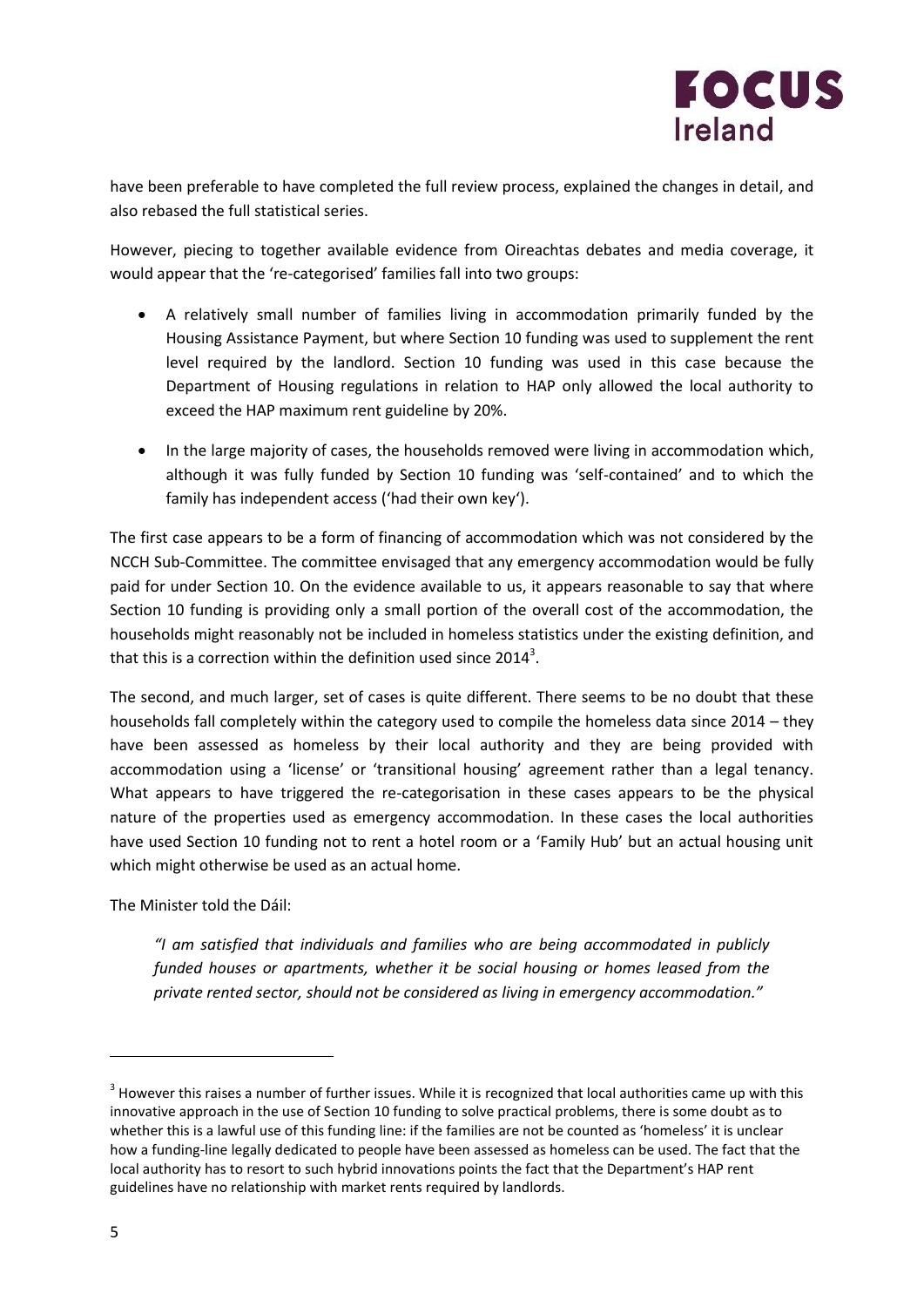

It seems clear that this is not a matter of correcting a categorization error, but of introducing a new factor into the definition of what is being counted.

That is not to say that the point being made is unreasonable. Anyone first coming to think about the reality of homelessness and how we respond to it is likely to ask how someone living in such housing units can be considered as 'homeless'. This is particularly true given that many members of the public consider the only 'real' form of homelessness to be rough-sleeping. The on-line 'discussion forums' related to articles on family homelessness are full of people commenting that families living in hotel rooms are 'not really homeless'. If we were having a conceptual discussion of homelessness, the response would be to say that while this is clearly a 'preferable' form of homelessness because it provides for the 'private space' required of a home; but since it does not provide the 'legal security' it remains a form of homelessness. If we were having a legal discussion on the issue, the response would be that the families have been assessed as homeless under Section 2 of the Housing Act, and the provision of temporary accommodation is funded because they are homeless and the local authority still considers them homeless and is seeking appropriate non-homeless accommodation for them.

While Focus Ireland is clear about where we stand on both these conceptual and legal arguments, we recognize that they are matters in which reasonable people might reasonably take different views. We also know from experience that such discussions take up a lot of energy and time, and are largely pointless.

It is precisely because of the futile and time consuming nature of such conceptual/legal discussions that the NCCH Sub-Committee recommended, and the Department of Housing adopted, a straightforward administrative measure of homelessness be adopted in 2014. Inadvertently, the precipitous approach to concerns about the March figures runs the real risk of bringing us back to the contested and unproductive debates of more than a decade ago, so well outlined by Dr. Nat O'Connor in his 2008 paper for the DRHE.<sup>4</sup>

## **Responses to the changes**

The actual statistical changes in the March homeless figures coincided with number of other press reports which allegedly came from sources close to the Minister:

- That the homeless statistics would only be published quarterly
- That there are a large number of non-EU nationals included in the figures and that these should not be included
- That there are over 2,000 people included in the figures who are in long-term medical care and should not be considered homeless

 $\overline{\phantom{a}}$ 

 $^4$  O'Connor, N. (2008) Can we agree the number of people who are homeless (and does it really matter?). In Downey, D. (Ed) Perspectives on Irish Homelessness : Past, Present and Future. (Dublin: Homeless Agency) pp. 58-63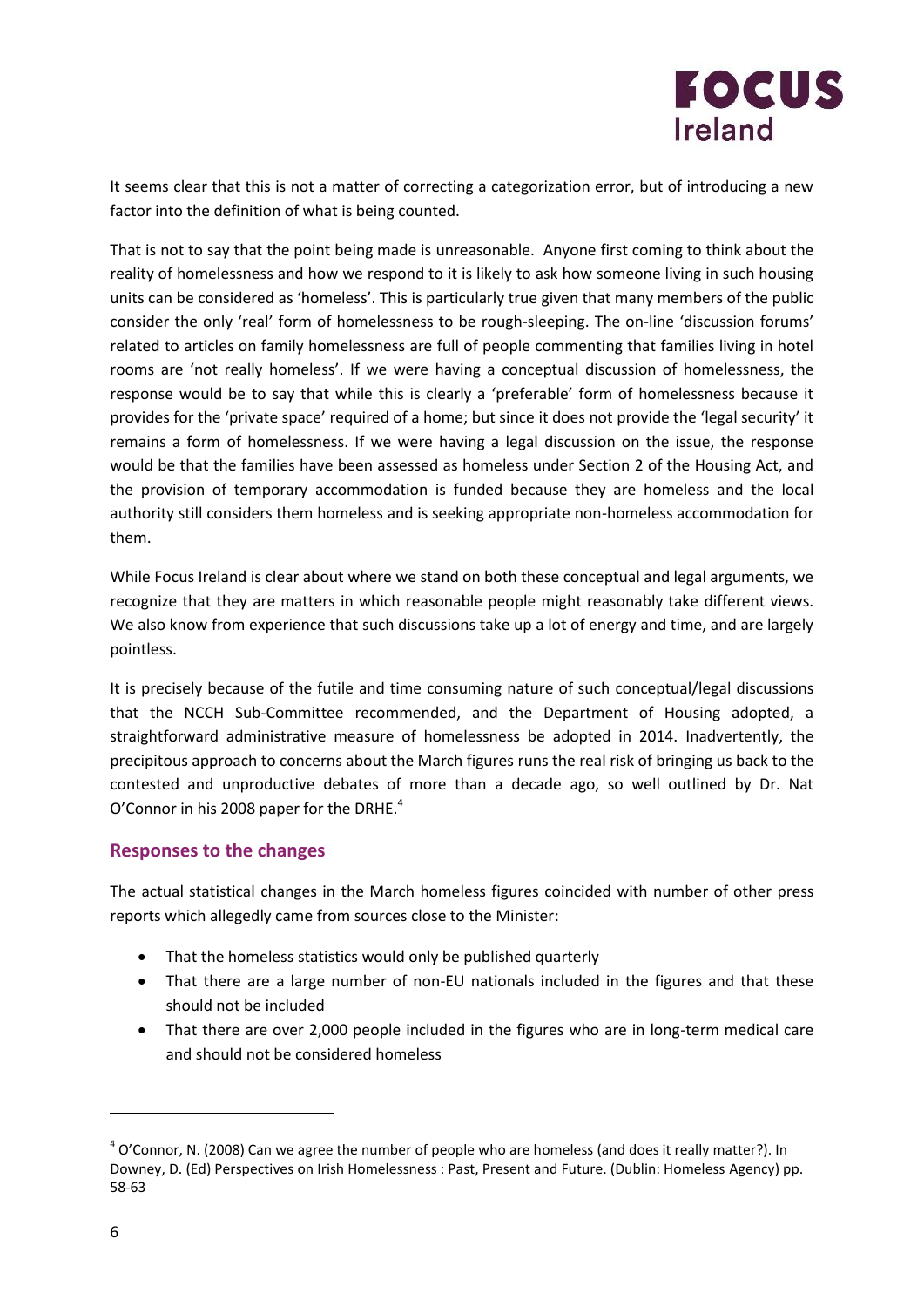

While is it acknowledged that neither the Minister nor the Department can control what is published in the media, these comments served to further undermine the validity of the official figures on homelessness. The changes in the March figures have also prompted expressions of concern from a number of local authorities. Many local authorities have pointed out that they have assessed these families as homeless under the Act, and do not consider that their housing need has yet been met. It therefore follows that these families continue to be part of the 'outstanding work' that the local authorities need to complete, as well as continuing to require support from the homeless budget. By omitting them from the official homeless figures, the figures become less representative of the work being undertaken by the local authorities. The public divergence between the views of the Department of Housing and the local authorities is not helpful in the collective task of addressing homelessness.

A greater matter of concern is the extent to which this new definition of homelessness is already driving actual practice. The Childers Road Family Hub in Limerick, which is managed by Focus Ireland on behalf of Limerick City and County Council (LCCC), provides 30 units of self-contained emergency accommodation to families assessed as homeless. The decision has now been taken to turn these units into long-term homes by providing the families with full tenancies. While the provision of longterm tenancies to these families is, of course, welcome and was always part of the long-term agreement between Focus Ireland and LCCC, the timing of this appears to be entirely driven by the impact on the official statistics. Good practice would involve a much longer lead in time to such a move, allowing consultation with the families involved and assessment of their support needs. The move also undermines LCCC's action plan on homelessness and forces them to revert to the use of lower standard B&Bs for families becoming homeless.

## **Conclusions and Recommendations**

- 1. It is of vital importance in tackling the homeless crisis that the homeless statistics published since 2014 continue to be published on a consistent monthly basis. These figures – derived from PASS and covering all people provided with emergency homeless accommodation under Section 10 of the Housing Act (1989) – provide a broadly accurate picture of homelessness which can be published on a monthly basis without undue administrative cost. They provide an insight into the nature and scale of the homelessness challenge which is invaluable to the work of local authorities, voluntary organisations and central government.
- 2. The close link between these figures and the challenges/costs that face local government should not be lost through the introduction of extraneous conceptual questions about home and homelessness which take up inordinate amounts of administrative time but do not materially influence the broad picture provided by the 2014 series.
- 3. While the current statistical series is not a perfect measure of homelessness, the search for such a perfect measure is time consuming and futile, and is of little value in addressing the current crisis.